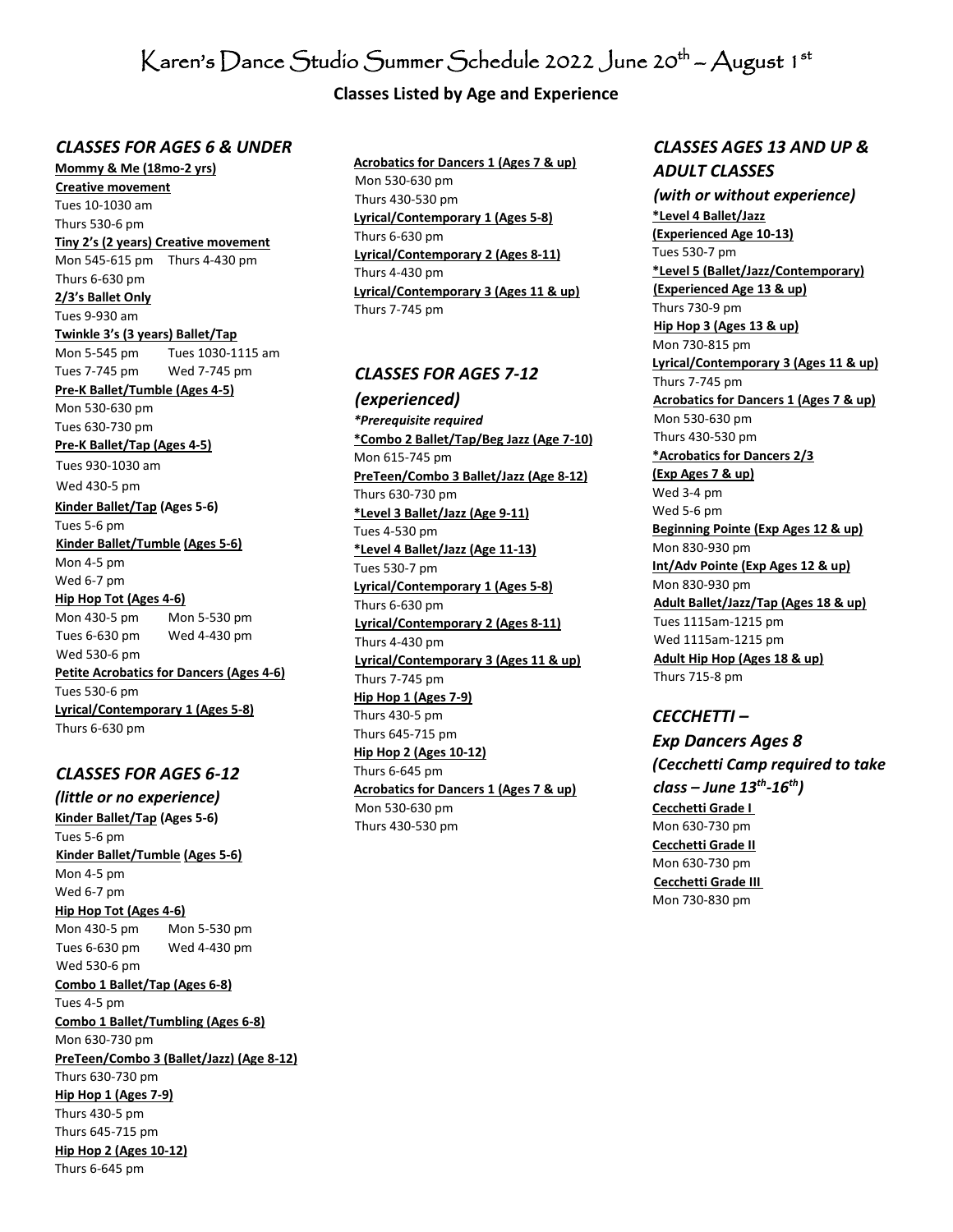# Karen's Dance Studio Summer Schedule 2021 June 20<sup>th</sup> – August 1st

# *Monday*

| <b>White Room 1</b>   |                                 |                                  |                |
|-----------------------|---------------------------------|----------------------------------|----------------|
| 530-630               | <b>Acrobatics for Dancers 1</b> | Acro for Dancers (ages 7 & up)   | Rebecca        |
| 630-730               | *Cecchetti Grade I              | Cecchetti Class                  | Rebecca/Nicole |
| 730-830               | *Cecchetti Grade III            | Cecchetti Class                  | Rebecca/Nicole |
| 830-930               | *Int/Adv Pointe                 | Pointe (Exp Ages 12 & up)        | Rebecca        |
| <b>White Room 2</b>   |                                 |                                  |                |
| 430-5                 | Hip Hop Tot                     | Hip Hop (Ages 4-6)               | Amanda         |
| 5-530                 | Hip Hop Tot                     | Hip Hop (Ages 4-6)               | Amanda         |
| 530-630               | PreK                            | Ballet/Tumble (Ages 4-5)         | Amanda         |
| 630-730               | Combo 1                         | Ballet/Tumble (Age 6-8)          | Amanda         |
| 730-815               | Hip Hop 3                       | Hip Hop (ages 13 & up)           | Amanda         |
| <b>Silver Room</b>    |                                 |                                  |                |
| 4-530                 | *Mini Comp Ball/Jazz/Tap        | Ballet/Jazz/Tap (Mini Company)   | Rebecca        |
| 630-730               | *Cecchetti Grade II             | Cecchetti Class                  | Rebecca/Nicole |
| 730-830               | *Cecchetti Grade IV             | Cecchetti Class                  | Rebecca/Nicole |
| 830-930               | *Beginning Pointe               | Pointe (Exp ages 12 & up)        | Nicole         |
| <b>Purple Room</b>    |                                 |                                  |                |
| $4 - 5$               | Kinder                          | Ballet/Tumble (Ages 5-6)         | Maggie         |
| $5 - 545$             | Twinkle 3's                     | Ballet/Tap (Age 3)               | Maggie         |
| 545-615               | Tiny 2s                         | Creative Movement (Age 2)        | Maggie         |
| 630-730               | *Cecchetti Grade I              | Cecchetti Class                  | Megan/Katie    |
| <b>Turquoise Room</b> |                                 |                                  |                |
| 615-745               | Combo 2                         | Ballet/Tap/Jazz (Ages 7-10)      | Maggie         |
| <b>Tuesday</b>        |                                 |                                  |                |
| <b>White Room 1</b>   |                                 |                                  |                |
| $4 - 5$               | *Junior Company Ballet          | <b>Ballet (Junior Company)</b>   | Katie M        |
| $5-6$                 | *Junior Company Jazz            | Jazz (Junior Company)            | Eden           |
| $6 - 7$               | *Senior Company Jazz            | Jazz (Senior Company)            | Eden           |
| $7 - 8$               | *Senior Company Ballet          | <b>Ballet (Senior Company)</b>   | Katie M        |
| <b>White Room 2</b>   |                                 |                                  |                |
| 4-530                 | *Level 3 Ballet/Jazz            | Ballet/Jazz (Exp Ages 9-11)      | Rebecca        |
| 530-7                 | *Level 4 Ballet/Jazz            | Ballet/Jazz (Exp Ages 11-13)     | Rebecca        |
| <b>Silver Room</b>    |                                 |                                  |                |
| $4 - 5$               | *Preteen Company Jazz           | Jazz (Preteen Company)           | Eden           |
| $5-6$                 | *Preteen Company Ballet         | <b>Ballet (Preteen Company)</b>  | Katie M        |
| $6 - 7$               | *Teen Company Ballet            | <b>Ballet (Teen Company)</b>     | Katie M        |
| $7 - 8$               | *Teen Company Jazz              | Jazz (Teen Company)              | Eden           |
| 8-930                 | *Cecchetti Grade V              | Cecchetti Class                  | Katie M        |
| <b>Purple Room</b>    |                                 |                                  |                |
| 9-930a                | $2's/3's$ Ballet                | Ballet (Age 2 & 3)               | Angela         |
| 930-1030a             | PreK                            | Ballet/Tap (Ages 4-5)            | Angela         |
| 1030-1115a            | Twinkle 3s                      | Ballet/Tap (Age 3)               | Angela         |
| 1115a-1215p Adult     |                                 | Ballet/Jazz/Tap (Ages 18 and up) | Angela         |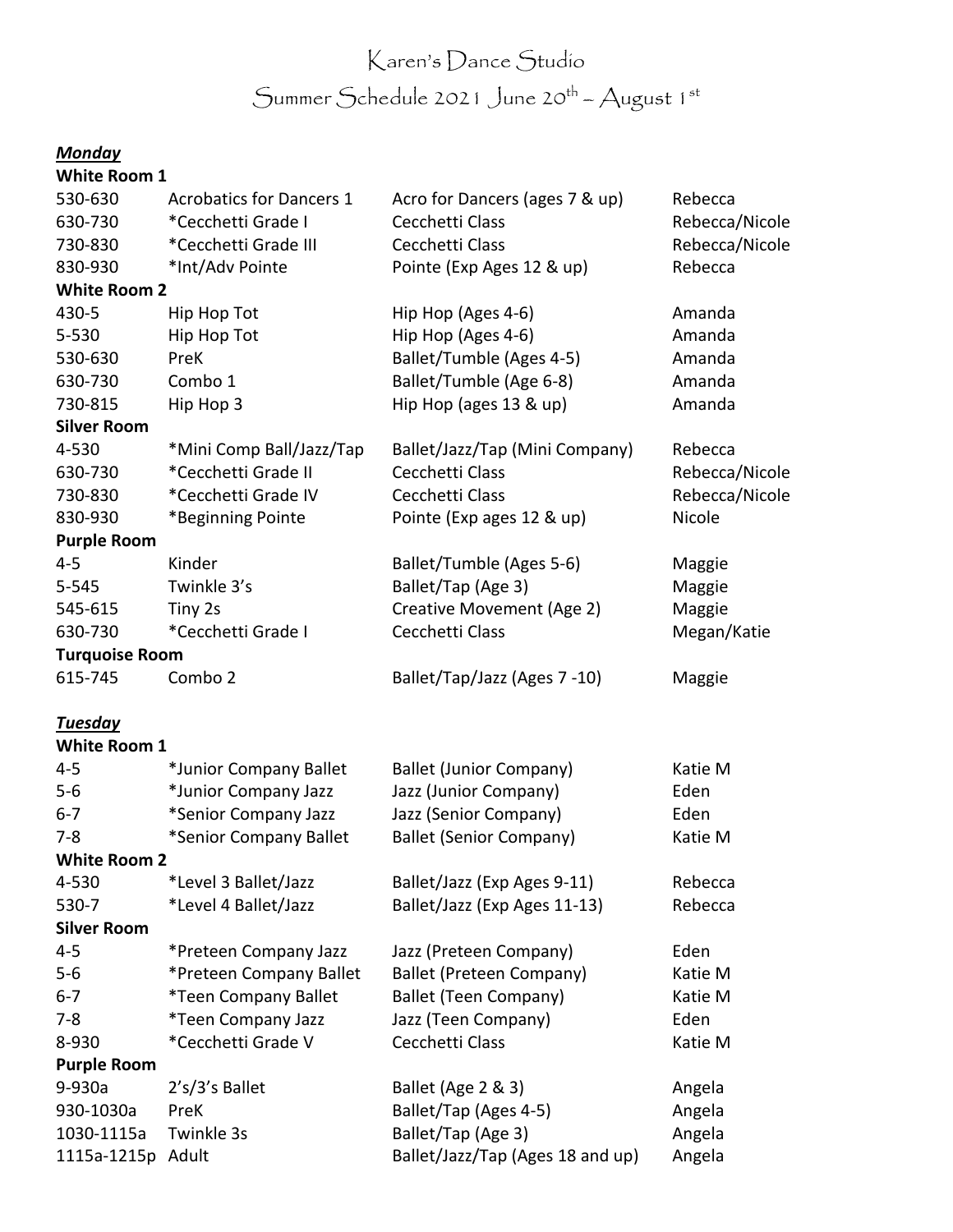| Tuesday purple cont.  |                                                           |                                                                 |         |                |
|-----------------------|-----------------------------------------------------------|-----------------------------------------------------------------|---------|----------------|
| 445-530               | *Senior Company Tap                                       | Tap (Senior Company)                                            |         | Taylor/Jessica |
| 530-6                 | *Teen Company Tap                                         | Tap (Teen Company)                                              |         | Taylor/Jessica |
| 6-630                 | *Junior Company Tap                                       | Tap (Junior Company)                                            |         | Taylor/Jessica |
| 630-7                 | *Preteen Company Tap                                      | Tap (Preteen Company)                                           |         | Taylor/Jessica |
| 7-745                 | Twinkle 3's                                               | Ballet/Tap (Age 3)                                              | Rebecca |                |
| <b>Turquoise Room</b> |                                                           |                                                                 |         |                |
| 10-1030a              | Mommy & Me                                                | Creative Movement (Age 18mo-2yr) Rebecca                        |         |                |
| $4 - 5$               | Combo 1                                                   | Ballet/Tap (Age 6-8)                                            | Katy    |                |
| $5-6$                 | Kinder                                                    | Ballet/Tap (Ages 5-6)                                           | Katy    |                |
| 6-630                 | Hip Hop Tot                                               | Hip Hop (Ages 4-6)                                              | Katy    |                |
| 630-730               | PreK                                                      | Ballet/Tumble (Ages 4-5)                                        | Katy    |                |
| <b>Wednesday</b>      |                                                           |                                                                 |         |                |
| <b>White Room 1</b>   |                                                           |                                                                 |         |                |
| $3 - 4$               |                                                           | *Acrobatics for Dancers 2/3 Acro for Dancers (Exp Ages 7 & up)  |         | Nicole         |
| $4 - 5$               | *Preteen Company                                          | <b>KDS Company (Preteen Company)</b>                            |         | Nicole         |
| $5-6$                 |                                                           | *Acrobatics for Dancers 2/3 Acro for Dancers (Exp Ages 7 & up)  |         | Nicole         |
| $6 - 7$               |                                                           | *Senior Stretch/Leaps/Turns Stretch/Leap/Turn (Senior Company)  |         | Nicole         |
| 7-930                 | *Senior Company                                           | <b>KDS Company (Senior Company)</b>                             |         | Nicole         |
| <b>White Room 2</b>   |                                                           |                                                                 |         |                |
| $3 - 4$               | *Petite Company                                           | <b>KDS Company (Petite Company)</b>                             |         | Katie          |
| 4-430                 | Petite Acrobatics for Dancers Acro for Dancers (Ages 4-6) |                                                                 |         | Katie          |
| 430-530               | PreK                                                      | Ballet/Tap (Ages 4-5)                                           |         | Maggie         |
| 530-6                 | Hip Hop Tot                                               | Hip Hop (Ages 4-6)                                              |         | Maggie         |
| $6 - 7$               | Kinder                                                    | Ballet/Tumble (Ages 5-6)                                        |         | Maggie         |
| 7-745                 | Twinkle 3s                                                | Ballet/Tap (Age 3)                                              |         | Maggie         |
| <b>Silver Room</b>    |                                                           |                                                                 |         |                |
| $3 - 4$               |                                                           | *Preteen Stretch/Leap/Turn Stretch/Leap/Turn (Preteen Company)  |         | Taylor/Jessica |
| $4 - 5$               |                                                           | *Silver Jr Stretch/Leap/Turn Stretch/Leap/Turn (Junior Company) |         | Taylor/Jessica |
| $5-6$                 |                                                           | *Purple Jr Stretch/Leap/Turn Stretch/Leap/Turn (Junior Company) |         | Taylor/Jessica |
| 630-730               | *Teen Stretch/Leaps/Turns                                 | Stretch/Leap/Turn (Teen Company)                                |         | Taylor/Jessica |
| 730-830               | *Teen Company                                             | <b>KDS Company (Teen Company)</b>                               |         | Rebecca        |
| <b>Purple Room</b>    |                                                           |                                                                 |         |                |
| 1115a-1215p           | Adult                                                     | Ballet/Jazz/Tap (Ages 18 and up)                                |         | Angela         |
| $4 - 5$               | *Purple Junior Company                                    | <b>KDS Company (Junior Company)</b>                             |         | Rebecca        |
| $5-6$                 | *Silver Junior Company                                    | <b>KDS Company (Junior Company)</b>                             |         | Rebecca        |
| 6-630                 | *Mini Stretch/Leaps/Turns                                 | Stretch/Leap/Turn (Mini Company)                                |         | Rebecca        |
| 630-730               | *Mini Company                                             | <b>KDS Company (Mini Company)</b>                               |         | Rebecca        |
| <b>Turquoise Room</b> |                                                           |                                                                 |         |                |
| 4-430                 | Hip Hop Tot                                               | Hip Hop (Ages 4-6)                                              |         | Maggie         |
| <b>Thursday</b>       |                                                           |                                                                 |         |                |
| <b>White Room 1</b>   |                                                           |                                                                 |         |                |
| $415 - 5$             | *Junior Company Contemp                                   | Contemporary (Junior Company)                                   |         | Nicole         |
| 5-530                 |                                                           | *Junior Company Strengthen Strengthen (Junior Company)          |         | Taylor/Jessica |
| 530-6                 | *Junior Company Hip Hop                                   | Hip Hop (Junior Company)                                        |         | Josh           |
| 630-7                 |                                                           | *Senior Company Strengthen Strengthen (Senior Company)          |         | Taylor/Jessica |
| $7 - 8$               |                                                           | *Senior Company Contemp Contemporary (Senior Company)           |         | Nicole         |

- 8-845 \*Senior Company Hip Hop Hip Hop (Senior Company) Josh
-